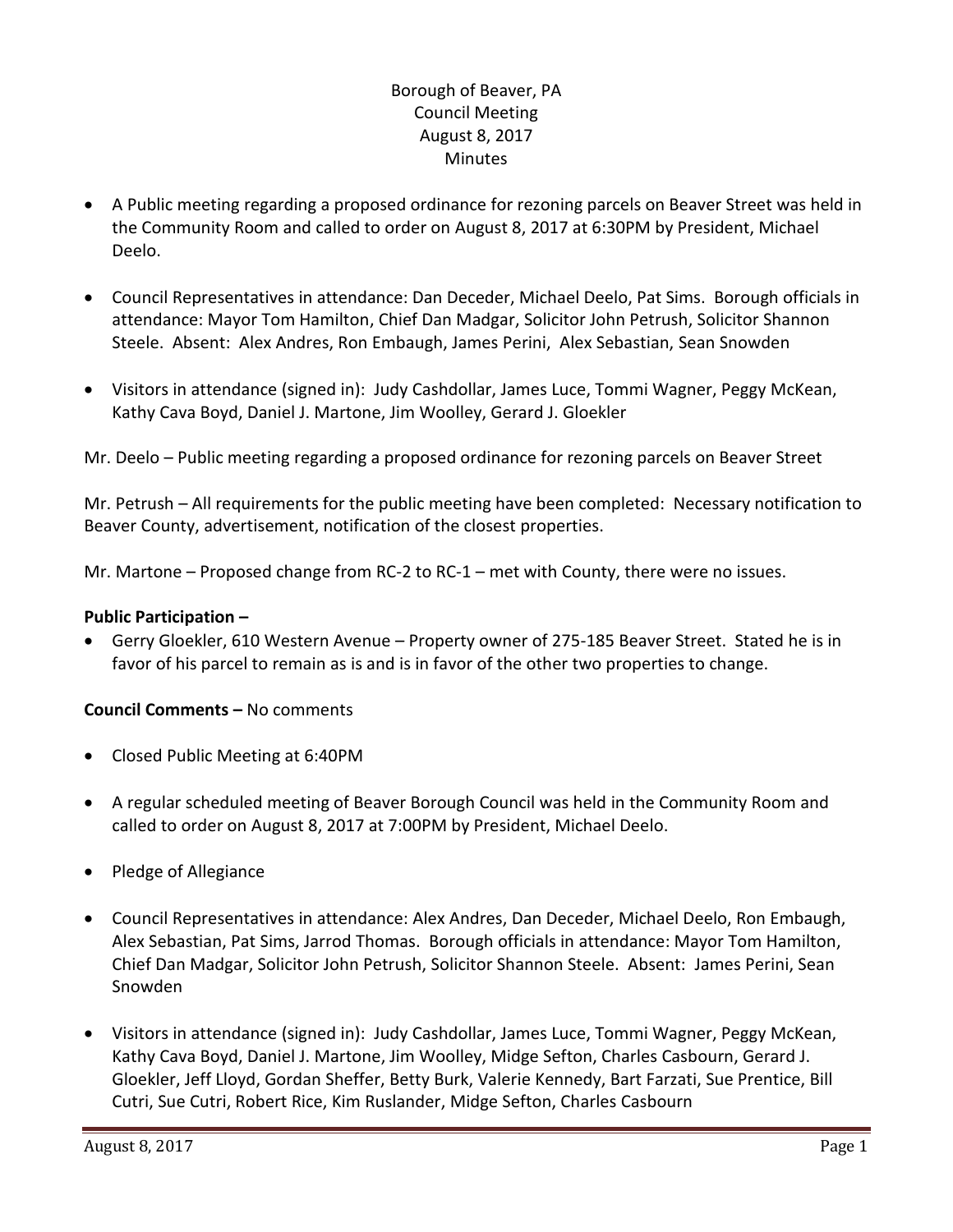# **Approval of minutes**

*Motion by Mr. Embaugh to accept the July 11, 2017 Council meeting minutes. Seconded by Mr. Andres. Voice vote passed unanimously.* 

### **Treasurer's Report**

- July 2017 end of month reports and balances reviewed.
- Reports will be filed for annual audit

# **Review invoice and authorization to pay bills** *Motion by Mr. Andres to authorize and pay submitted invoices for the Borough. Seconded by Mr. Thomas. Voice vote passed unanimously.*

### **Public Participation –**

- Jim Woolley, 343 Park Street The Car Cruise this past weekend was a success. The borough was in good shape, thanked everyone involved in the event.
	- o Officer McCoy stated there were no issues or complaints.
- Sue Prentice, 427 Wayne Street Stated the home on the corner of Wayne Street and Canal Street needs to have the shrubs trimmed back from the sidewalk and the neighboring parking lot. o Mr. Sprecker stated he would look into the situation.
- $\bullet$  Bart Farzati, 300 4<sup>th</sup> Street Stated the sidewalks recently installed by the borough did not meet code. He spoke to Chief Madgar regarding the standards that residents are required to meet and the borough should be required to meet the same standards. Suggests reviewing at the state code requirements which will save the residents money and encourage homeowners to replace their sidewalks sooner.
- Midge Sefton, 1360 River Road Questioned who will pay for the rezoning requests.
	- o Mr. Deelo Currently, the borough pays for the change.
		- Ms. Sefton stated she was not in favor of paying for personal requests.

# **Reports – Commissions / Authorities**

**Council of Governments (COG) –** No report

**Business District Authority –** Inactive

**Civil Service Commission –** Reported by Midge Sefton

Reviewed the July 12, 2017 meeting minutes enclosed in council packet

### **Zoning Hearing Board (ZHB) –** Reported by Mr. Martone

The Beaver Borough Zoning Hearing Board will meet on August 24, 2017 at 7:00PM at the Beaver Borough Municipal Building:

- First Presbyterian Church for variances from the zoning ordinance regarding a proposed parking lot located in the R-1 zoning district at 511 and 553 Corporation Street.
- David Damaso for a variance to use the dwelling located in the R-1 zoning district at 741 Bank Street as a two-family dwelling.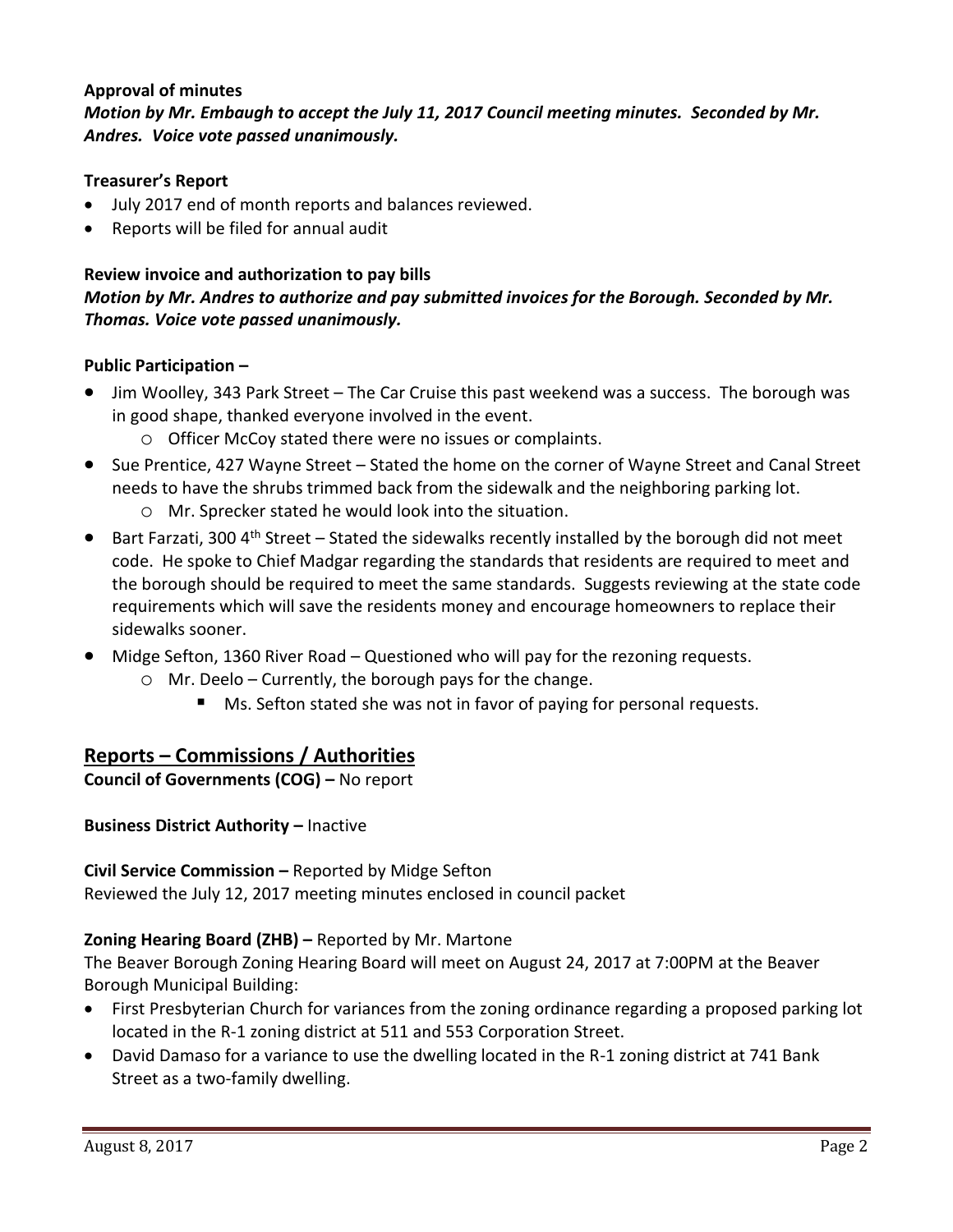# **Planning Commission –** Reported by Bob Rice

- July 17, 2017 and August 7, 2017 draft minutes enclosed in council packet
- Planning Commission is following up on some of the recommendations from the Comprehensive Plan regarding different projects from the survey several years ago. Residents were in support of better use of Quay Park. Council funded a feasibility study which is just now starting the process with the consultant. A well-attended public meeting was held on June  $17<sup>th</sup>$ . The consultant's considerations will be posted on the borough website. Encourages the public to attend the next meeting on September 18<sup>th</sup> at 7:00PM.
	- o Mr. Deelo stated grants and other funding options are be reviewed

### **Tree Commission –**

June 26, 2017 meeting minutes enclosed in council packet

### **Code Enforcement Officer Report –** Reported by Mr. Sprecker

- July 2017 report distributed to council
- Open burning ordinance needs to be reviewed
- 418 Fair Avenue property has been cleaned up significantly

### **Historic Architectural Review Board (HARB) –**

July 27, 2017 draft minutes enclosed in council packet

### **Municipal Authority –** Reported by Mr. Sims

- July 19, 2017 minutes enclosed in council packet
- UV treatment of sewage treatment plant discharge has been approved by the Municipal Authority and is scheduled for November installation.

# **Council Committee Reports**

**Public Safety –** July 26, 2017 meeting minutes enclosed in council packet

### **Finance –**

- July 12, 2017 meeting minutes enclosed in council packet
- Mr. Sims Budget is in good shape, year to date is \$186,000 positive.
	- o Revenue down a little, expenses are under control.

### **Highway –** Reported by Mr. Thomas

Reviewed the June 19, 2017 meeting minutes enclosed in council packet

### **General Government –** Reported by Mr. Andres No report

# **Code Enforcement –** No report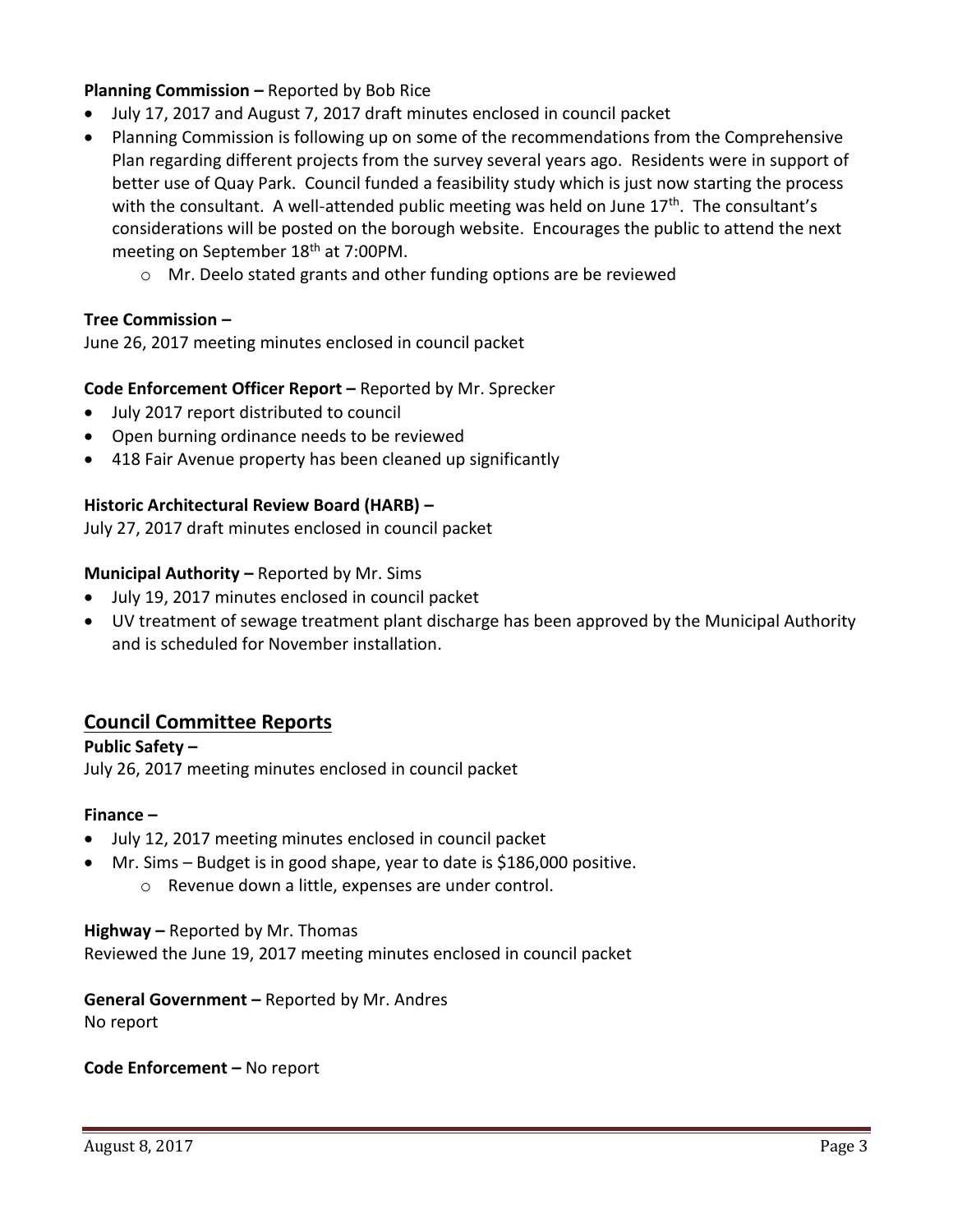# **Reports**

# **Manager's Report –** Reported by Chief Madgar

- Reviewed the May 2017 report enclosed in council packet
- Curbs and sidewalks: Restoration through a paving agreement with Columbia Gas, the borough will coordinate final road restorations.
	- $\circ$  Mr. Martone Starting the first quarter of 2018 there will be a missive gas line replacement project through the fall of 2018. Several miles of pipelines will be replaced. Abandon lines in the street and will put new ones under sidewalks. Columbia Gas will provide additional information to affected customers before the projects begin next year.
		- Parts of 2nd Street, Bank Street, Beaver Street, Buffalo Street, Dravo Avenue, Insurance Street, Laura Street, Navigation Street, Orchard Street, Park Street, Turnpike Street and Wayne Street
		- **Trying to coordinate paving projects with Columbia Gas**
- $\bullet$  Pit behind 701 5<sup>th</sup> Street a new foundation has been poured
- Requesting the Highway Department and Borough Engineer to review current specifications of curbs and sidewalks. Materials are different now than years ago when the ordinance was written. Need to do what is best for the town and the residents.
	- o Tommy Wagner, 230 Beaver Street Asked if brick sidewalks will be preserved during the Columbia Gas project
		- Mr. Madgar stated the cost factor needs to be reviewed and if we want uniformity through town. Need to decide if it's a borough decision or a homeowner decision. During the 5<sup>th</sup> Street paving project, uniformity was decided.
- License Plate Recognition still researching grants
- Highway Department staffing at the last council meeting a motion was passed to fill a Highway Department vacancy. The position was advertised and filled.
	- $\circ$  Since then, another Highway Department employee retired. An employee from the Municipal Authority requested to transfer to the Highway Department.
- Closing date of the pool will depend on staffing. The date should be determined by the end of this week.

# **President's Report –**

- Executive Session regarding pending litigation and the upcoming Collective Bargaining Agreement discussions.
- Pennsylvania State Association of Boroughs (PSAB) Fall Leadership Conference will be held October 13-15<sup>th</sup>. Please let Debbie know if you will be attending.
- Several council members received a letter from a financial advisor regarding pension consideration as a result of an advertisement for the Act 44 Ordinance that will be voted on tonight. Requests the Finance Manager respond to the letter.
- Received a PSAB video of "Understanding Borough Government in PA" will be available in the borough office if anyone is interested in reviewing it.

# **Mayor Hamilton – No report**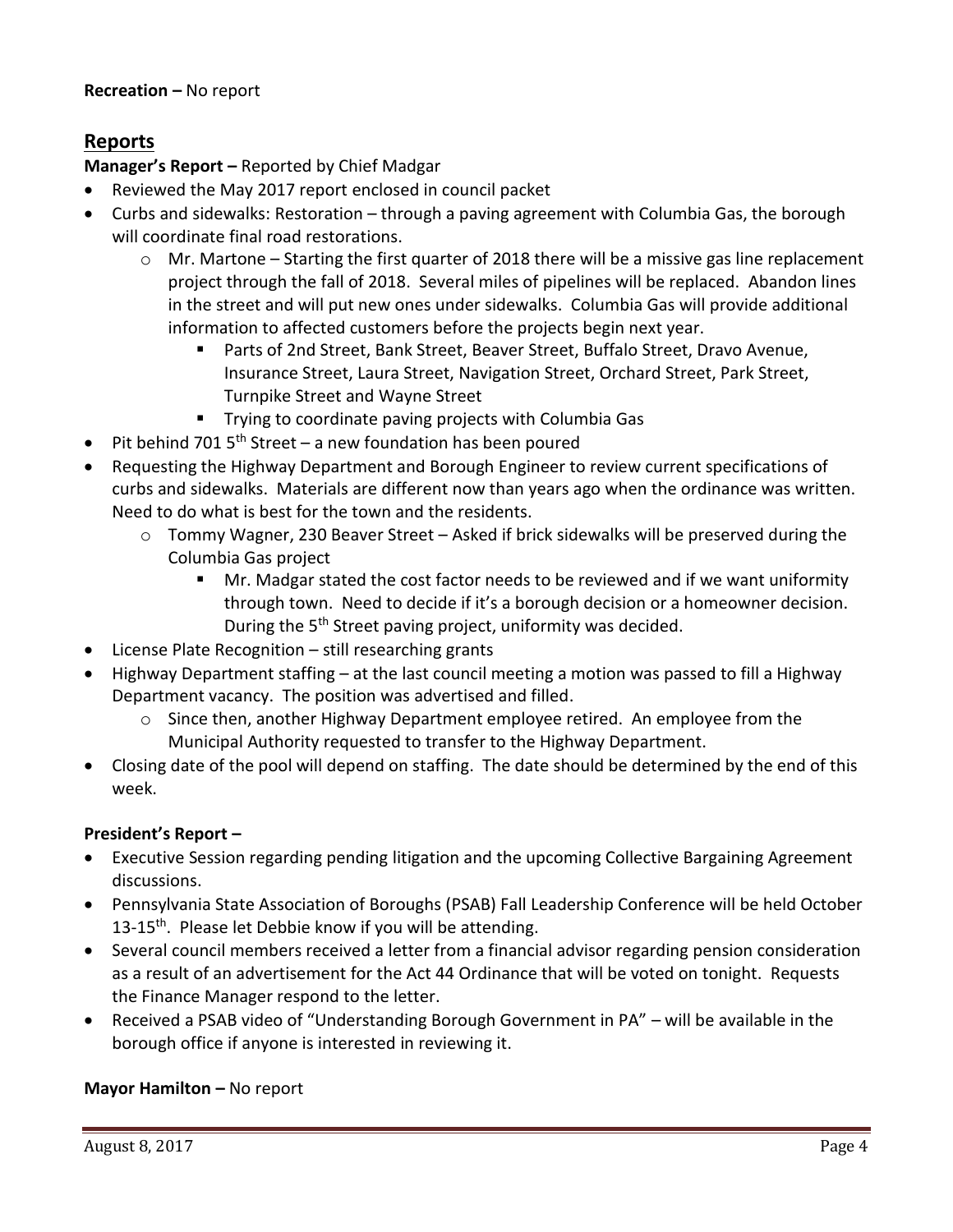### **Police Chief Madgar – No report**

### **Fire Department –** No report

- Mr. Sims there are 113 fire hydrants in town 24 have been replaced over the last 3 years.
	- $\circ$  Chief Grosskoph requested 6 fire hydrants to be replaced. Three have been replaced so far and will have the other 3 replaced by the end of the year.
	- o Mr. Madgar thanked the Municipal Authority for the prompt response the Fire Chiefs request.

### **Emergency Management Coordinator –**

Letter addressed to Borough Council President, Michael Deelo, from FEMA dated July 31, 2017 enclosed in council packet.

### **Borough Engineer and Municipal Authority Engineer –**

July 2017 monthly reports enclosed in council packet

### **Solicitor Petrush –**

Past month worked on the Zoning Ordinance and the Borough Retirement and Pension plans

# **Old Business**

**Motion – Amending Chapter 27 of the Code of Ordinances, relating to Zoning**

*Motion by Mr. Thomas that Beaver Borough Council approve the attached Ordinance amending Chapter 27 of the Code of Ordinances, relating to Zoning. Summary: Section 1: Amends the Official Zoning Map of Borough by the transfer from the RC-2 Retail Core Support District to the R-1 Low Density Residential District the two (2) lots located at 255 Beaver Street (Tax Parcel ID No. 14-003- 0201.000) and 265 Beaver Street (Tax Parcel ID No. 14-003-0202.000). Section 2: Repeals any prior inconsistent ordinances. Section 3: States the legal authority for the ordinance. Section 4: Specifies an immediate effective date. Seconded by Mr. Embaugh. Voice vote passed unanimously.*

### **Motion – Hire Highway Department vacancy**

*Motion by Mr. Thomas that Beaver Borough Council hire Christopher Trent in the position of Laborer in the Highway Department effective July 31, 2017. Seconded by Mr. Andres. Voice vote passed unanimously.*

### **Motion – Pennsylvania Act 44 of 2009**

# *Motion by Mr. Sims that the Beaver Borough Council approve the attached ordinance relating to the provisions of Act No. 44 of 2009. Seconded by Mr. Thomas.*

 Solicitor Steele – Act 44 requires municipalities who have any pension plans to pass a motion to ensure that all your contractors fill out the form yearly with the borough to ensure there is no conflict of interest. The plan administrator need to fill out the disclosure form and return for Non-Uniform and Police Pension plans.

### *Voice vote passed unanimously.*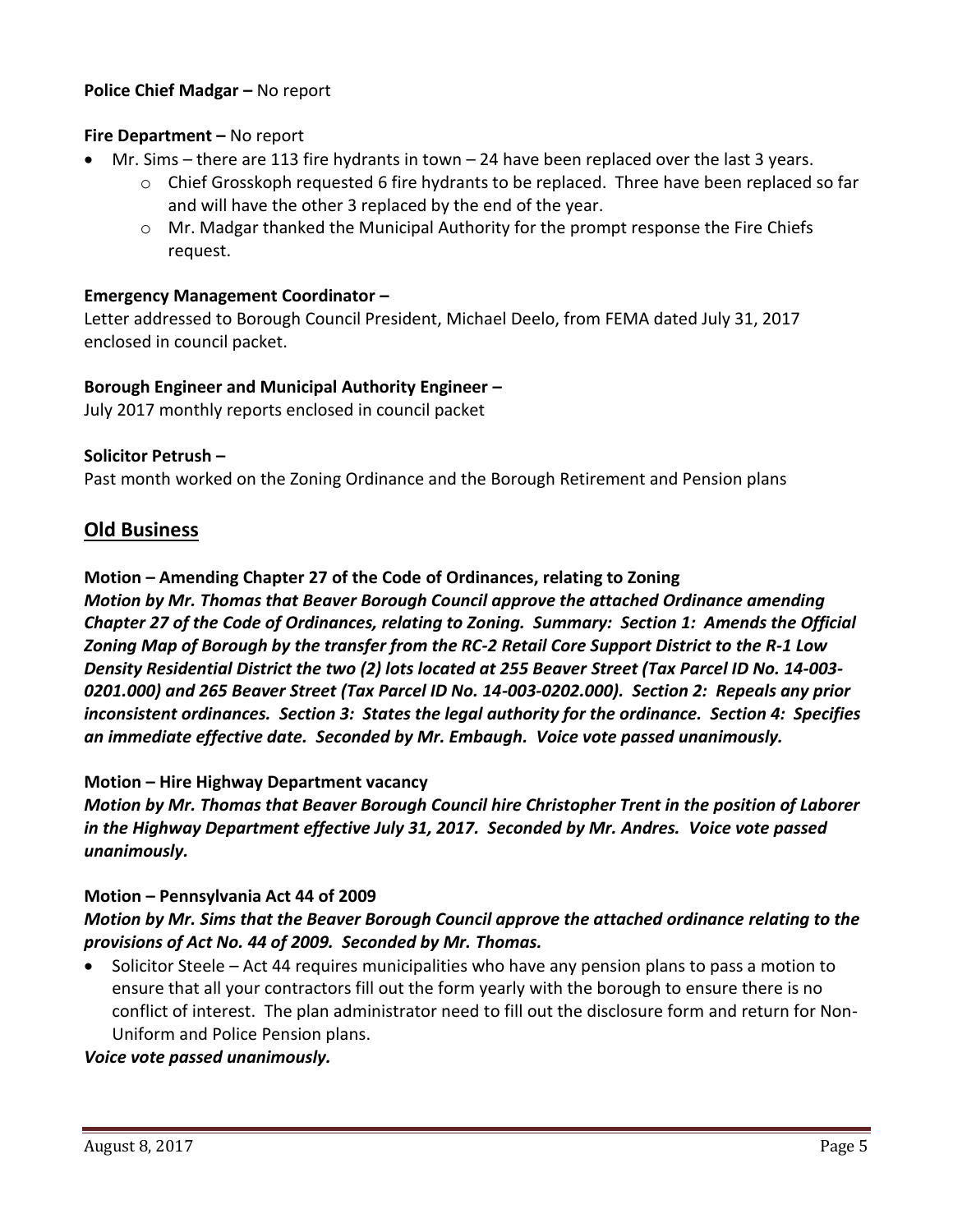# **New Business**

**Motion – Municipal Authority Operations Coordinator** *Motion by Mr. Sims following the recommendation of the Beaver Borough Municipal Authority, I move that Beaver Borough Council appoint Scott Snyder to the position of Operations Coordinator. Seconded by Mr. Embaugh. Voice vote passed unanimously.*

**Motion – Working Foreman for the Highway Department** *Motion by Mr. Thomas that Beaver Borough Council appoint Brent Dawson to the position of Working Foreman effective September 1, 2017. Seconded by Mr. Andres. Voice vote passed unanimously.*

**Motion – Transfer employee from Municipal Authority to the Highway Department** *Motion by Mr. Thomas that Beaver Borough Council approve the transfer of Josh Belfiore from the Municipal Authority to the Highway Department. Mr. Belfiore will be Crewman Apprentice. The transfer date will be effective August 7, 2017. Seconded by Mr. Sims. Voice vote passed unanimously.*

**Motion – Approval of Certificate of Appropriateness of 511 Corporation Street** *Motion by Mr. Sebastian that Beaver Borough Council approve the Certificate of Appropriateness of 511 Corporation Street upon recording of the Land Development Plan and also granting appropriate variances for the Land Development Plan. Seconded by Mr. Thomas. Voice vote passed unanimously.*

**Motion – Municipal Employees Pension Plan & Governmental Money Purchase Plan** *Motion by Mr. Andres that Beaver Borough Council authorize and direct the Borough Solicitor to prepare and advertise appropriate ordinances to update the provisions regarding forfeitures in the Municipal Employees Pension Plan and the Governmental Money Purchase Plan. Seconded by Mr. Thomas. Voice vote passed unanimously.*

# **Motion – Land Development Plan for 511 & 553 Corporation Street**

*Motion by Mr. Thomas following approval by Beaver Borough Planning Commission, I move that Beaver Borough Council approve the land development plan for 511 & 553 Corporation Street. This property is owned by First Presbyterian Church. Approval is conditional upon satisfaction of items of appearing in the Borough Engineers review letter dated August 3, 2017. Seconded by Mr. Embaugh. Voice vote passed unanimously.*

# **Motion – Land Development Plan for 1335 Third Street**

*Motion by Mr. Embaugh following approval by Beaver Borough Planning Commission, I move that Beaver Borough Council approve the land development plan for 1335 Third Street. This property is owned by TTO Real Estate Enterprises, LLC. Approval is conditional upon satisfaction of items of hearing in the Borough Engineers review letter dated August 5, 2017. Seconded by Mr. Sims. Voice vote passed unanimously.*